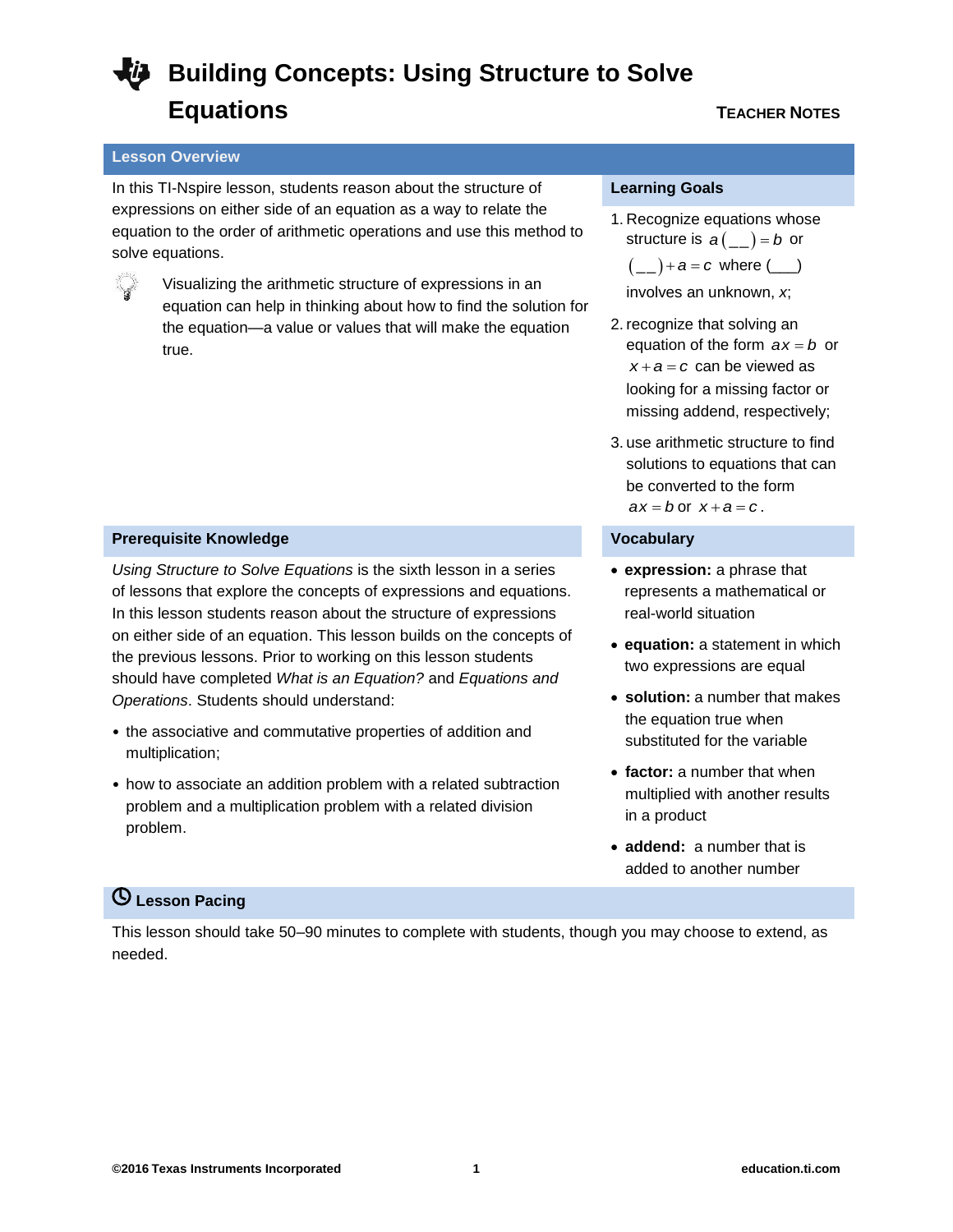#### **Lesson Materials**

 Compatible TI Technologies: TI-Nspire CX Handhelds, TI-Nspire Apps for iPad®, TI-Nspire Software Using Structure to Solve Equations\_Student.pdf Using Structure to Solve Equations\_Student.doc Using Structure to Solve Equations.tns Using Structure to Solve Equations\_Teacher Notes To download the TI-Nspire activity (TNS file) and Student Activity sheet, go to

#### **Class Instruction Key**

[http://education.ti.com/go/buildingconcepts.](http://education.ti.com/go/buildingconcepts)

The following question types are included throughout the lesson to assist you in guiding students in their exploration of the concept:

**Class Discussion:** Use these questions to help students communicate their understanding of the lesson. Encourage students to refer to the TNS activity as they explain their reasoning. Have students listen to your instructions. Look for student answers to reflect an understanding of the concept. Listen for opportunities to address understanding or misconceptions in student answers.

**Student Activity:** Have students break into small groups and work together to find answers to the student activity questions. Observe students as they work and guide them in addressing the learning goals of each lesson. Have students record their answers on their student activity sheet. Once students have finished, have groups discuss and/or present their findings. The student activity sheet can also be completed as a larger group activity, depending on the technology available in the classroom.

**Deeper Dive:** These questions are provided for additional student practice and to facilitate a deeper understanding and exploration of the content. Encourage students to explain what they are doing and to share their reasoning.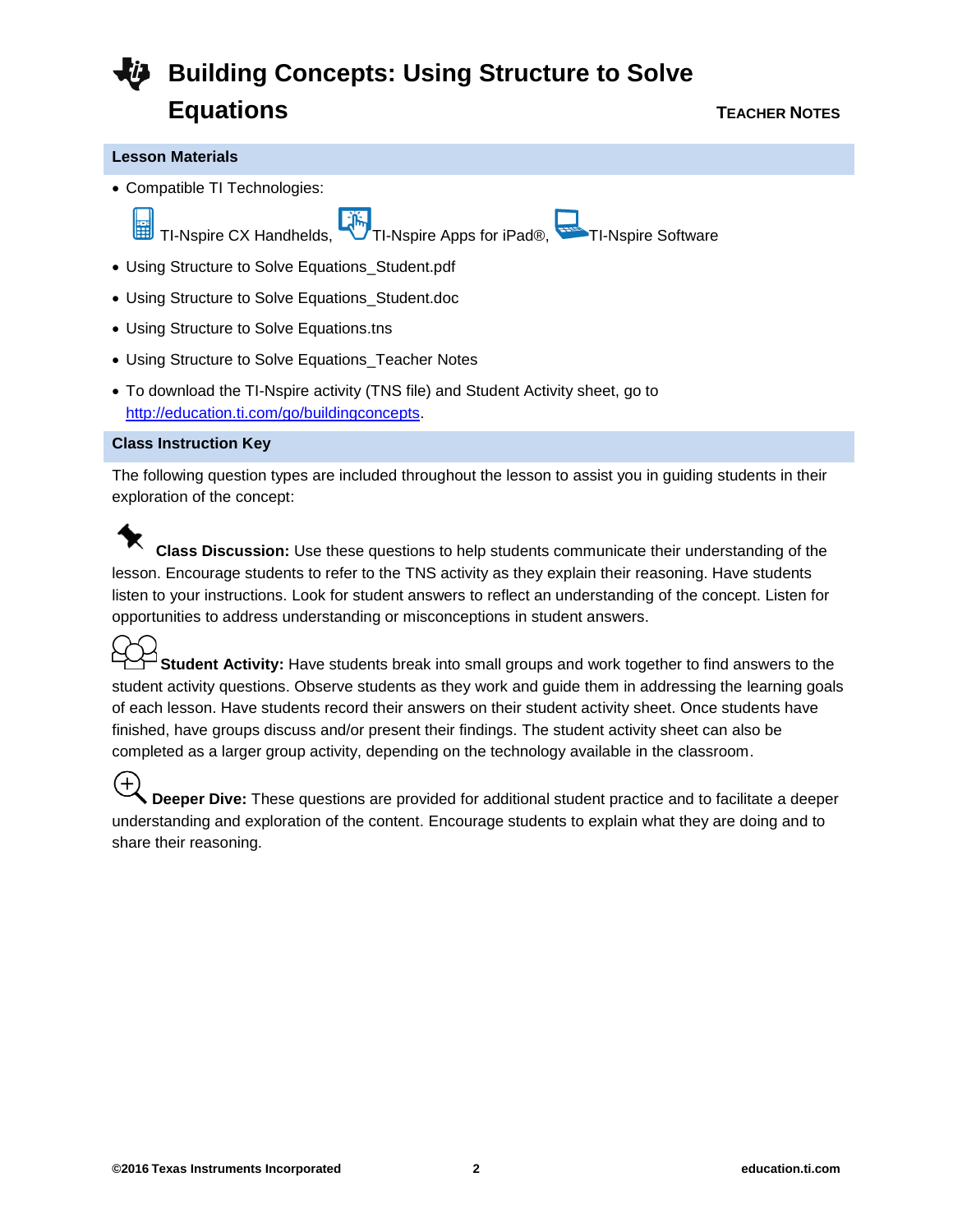### **Mathematical Background**

Lesson 5, *Equations and Operations,* focused on "solution-preserving moves", operations that can be performed on equations such that any solution to the original equation will be a solution for the new equation. This lesson extends the strategies students might use to solve an equation of the form  $x + b = c$ or  $c = ax$ . The lesson emphasizes how to reason about the structure of the expressions on either side of the equation as a way to relate the equation to arithmetic operations. Solving the equation  $x + b = c$  can be thought of as finding a missing addend and solving  $c = ax$  as finding the missing factor. For example, consider the equation  $5(x+4) = 45.5(\_\_)=45$  can be thought of as "what times 5 makes 45?". The response would indicate that the missing factor (\_\_\_\_) has to have the value 9. This reduces the problem to  $\binom{n}{r-1}$  = 9 or substituting the sub-expression,  $x+4$ , what number added to 4 makes 9. The missing addend is 5, which leads to the conclusion that the value for *x* that makes the equation true is 5.

This approach can be related to the mathematical strategy of substitution—where the structural form of an expression may be simplified by viewing the expression in terms of a new variable or sub-expression. The expressions might be thought of as the results of composition of functions, and the sub-expressions are the "inner" functions involved in the composition. In formal language, if  $f(x) = x + 4$  and  $g(x) = 5x$ ,

consider what value of *x* would make  $\,g\,(f\,(\,\mathrm{x}) )$  = 45 . Note this language is not part of this lesson.

Engaging students in thinking about the arithmetic structure of algebraic expressions can support their understanding of the process of solving equations as well as help them develop computational fluency. The process in the lesson involves visually checking whether a value satisfying the sub-expression equation satisfies the original equation.

The TNS activity and lesson can be used in different grades. The equations on page 1.3 in the TNS activity do not require knowledge of negative integers and Parts 1 and 2 of the lesson are written for students without that knowledge. The equations on page 1.5 and the questions in Part 3 do require knowledge of computation with positive and negative numbers.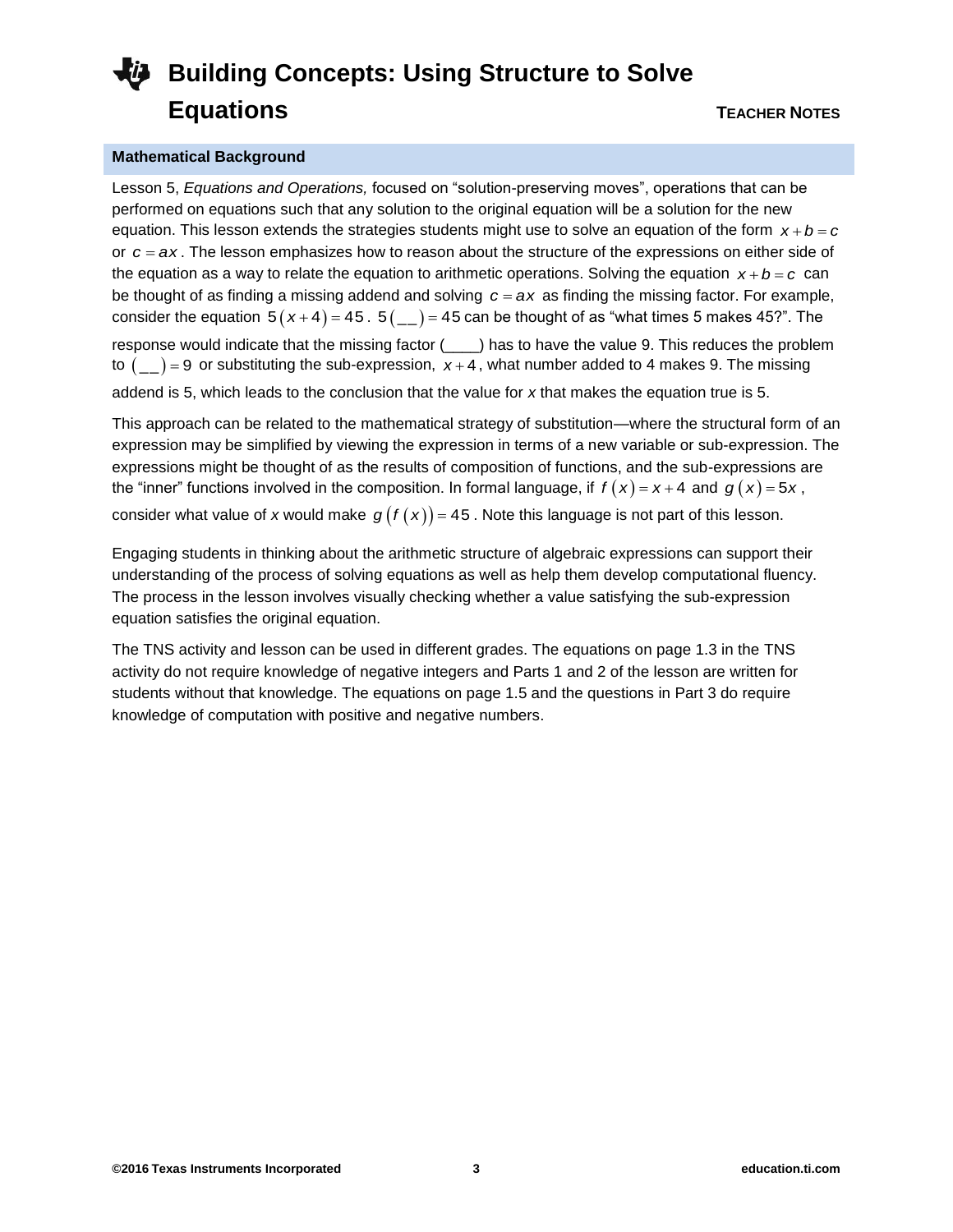$1.1$  1.2 1.3

New

Using Struct...ons

Reset

 $2(1x+6) = 50$ 

### **Part 1, Page 1.3**

Focus: Use the arithmetic structure of an expression in an equation to think about the arithmetic that is necessary to find a solution to the equation.

Page 1.3 shows equations of various forms.

**Expr** highlights part of the expression on one side of the equation.

**Select** displays that expression with a ?

Use the keypad to fill in the blank with the appropriate value.

**Submit** checks a value.

**Del** deletes a value in the blank.

**Undo** goes back to the previous step or returns to the original problem.

**menu> Equations** offers a choice of predetermined equations.

**New** generates random equations.

## **Class Discussion**

**Teacher Tip:** You may want to revise the directions depending on your students. You may want them to work in pairs, and after they have solved several using the "cover-up" method, do a quick check to see if they understand the process by having them solve an equation such as  $3(x+5) = 21$ .

*When you solve an equation, your task is to find the values from a specified set, if any, that make the equation true. A very useful strategy in all of mathematics is to solve a simpler problem with which you are comfortable and that is related to the original problem. By now, you should be comfortable with order of arithmetic operations.*

 *Given a value x, identify the operations in the left side of the equation*  $2(x+6) = 50$ *and the order in which they would be performed. According to the order of operations, what is the last operation you would perform on the left side of the equation?*

Answer: For the equation  $2(x+6) = 50$ , multiplying by 2 and adding 6 are the two operations. Order of operations would require that you first add 6 to *x*, and then multiply by 2. The last operation would be multiplying by 2.

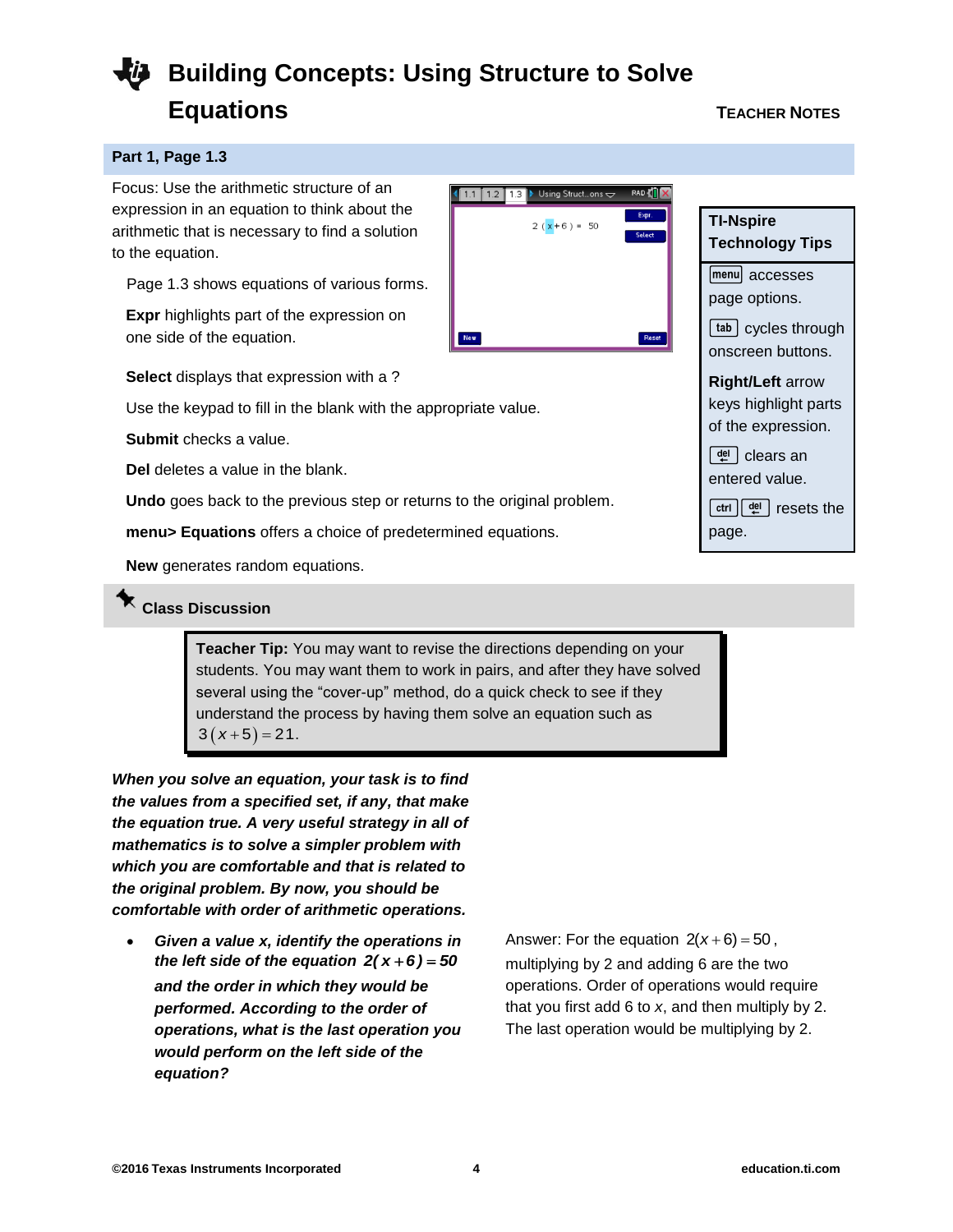## **Class Discussion (continued)**

- *Use* **Expr** *to highlight or "cover" the expression x 6 . Thinking about the arithmetic, what value would the highlighted expression have to be? Choose* **Select***, type in your answer and* **Submit***. Were you correct?*
- *Write a question describing the arithmetic that is left to think about.*
- *Be sure the missing addend is highlighted.*  **Select** *the addend and* **Submit** *a value that you think will make the equation true. How can you tell if you were right?*

*Select* **menu> Equations> Problem 2***.*

- *How is this equation different from the equation in the question above?*
- *Given a value of x, identify the operations in the left side of the equation*  $2x + 6 = 50$  and *the order in which they would be performed. According to the order of operations, what is the last calculation you would perform on the left side of the equation?*
- **Select** *the expression 2x . What value would the product have to be?* **Submit** *your answer to see if you are correct.*
- *What would the unknown factor in the multiplication problem have to be? How do you know that this factor is the solution to the equation?*

Answer: The highlighted expression would be  $x+6$ , so the arithmetic would be 2 times what number makes 50. The number would have to be 25.

Answer: What do I add to 6 to get 25?

Answer: 19 is correct because when it is substituted for the *x* in the original equation, the equation is a true statement,  $2(19+6) = 50$ .

Answer: The parentheses are missing, which changes the order of the operations.

Answer: For the equation  $2x + 6 = 50$ , the operations are adding 6 and multiplying by 2, and the last operation would be adding the 6.

Answer: You would highlight 2*x,* and the value that makes that statement true is 44.

Answer:  $x = 22$  is the solution because

$$
2(22) + 6 = 50
$$
  

$$
44 + 6 = 50
$$
  

$$
50 = 50
$$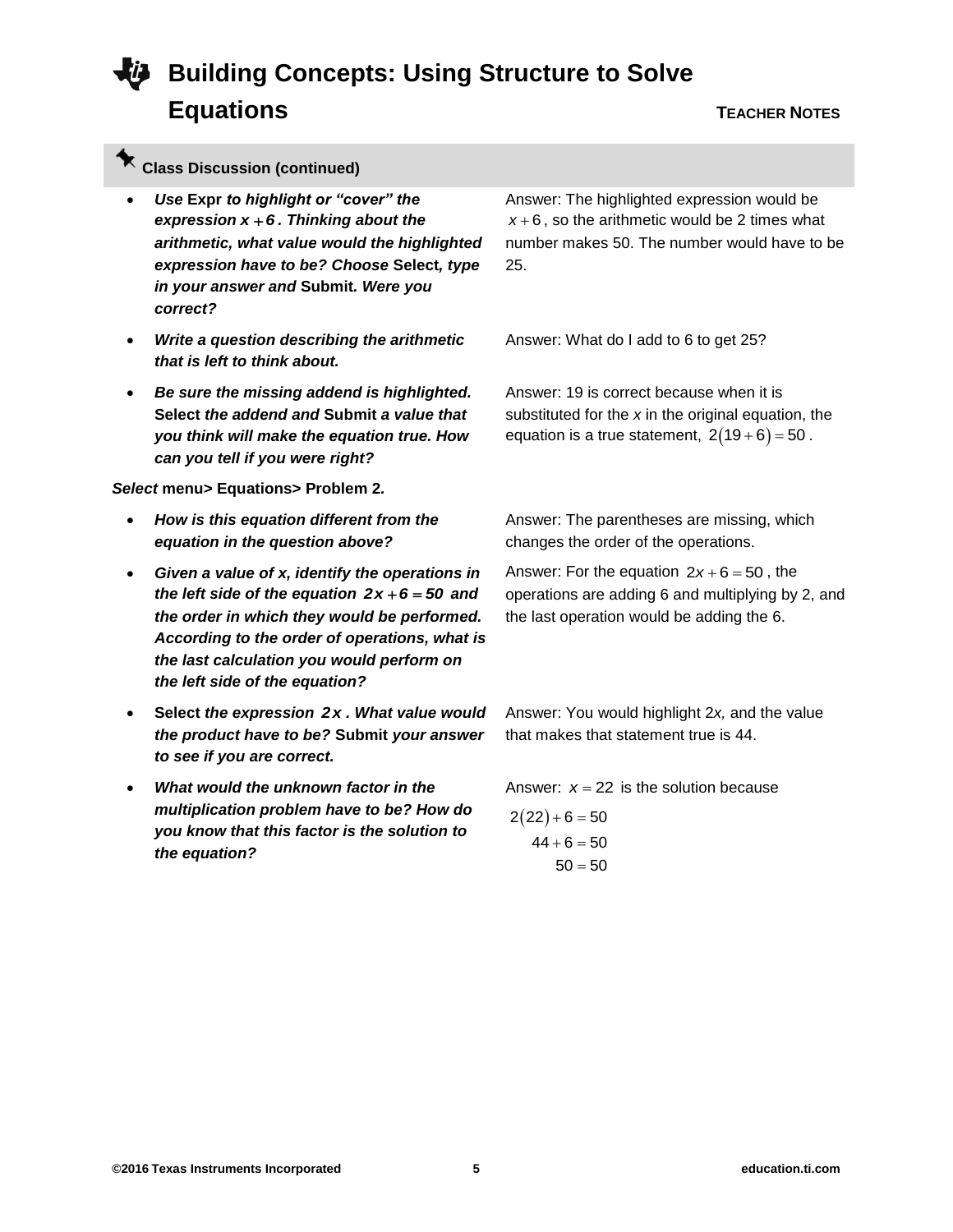### **Class Discussion (continued)**

*Select* **menu> Equations> Problem 3.**

- *If you substitute a value for x, what is the last operation you would do to evaluate the right side of the equation? Use* **Expr** *or the arrow keys to choose the expression on which you would perform that calculation and* **Select** *or* **Enter***. What arithmetic question could you ask yourself about the highlighted expression in terms of the equation? How would you answer your question?*
- *Fill in the answers in the TNS activity to finish the problem. What value for x makes the equation true? How do you know you are right?*
- *Select* **Undo***. Suppose you highlighted the x 3 in the problem? What question could you ask about the arithmetic?*
- *What would be your next question? And what would be your solution?*

*For each of the following items, tell whether the suggested expression would be a good first expression to highlight in the equation to help you find a value for x that makes the equation true? Explain your thinking. If the given suggestion does not seem like a good first expression, suggest an alternate expression to highlight.*

- **•** If the equation is  $(4x-1)+10=49$ , highlight *the*  $(4x - 1)$ .
- **•** If the equation is  $15 = 5(x-4)$ , highlight *the x.*
- **•** If the equation is  $17 = 5x + 2$ , highlight *the 5x.*

Answer: The last operation would be to divide by 3, so the expression you would divide by 3 would be 2*x* . What number divided by 3 makes 6 is a question I could ask. The number is 18.

Answer: 
$$
x = 9
$$
 because  $\frac{2(9)}{3} = \frac{18}{3} = 6$ 

Answer: I could ask what number times 2 equals 6. The answer would be 3.

Answer: The question would be what number divided by 3 equals 3, and the answer and solution is 9.

Answer: That will work, as the arithmetic will be finding what number added to 10 makes 49.

Answer: If you highlight the *x*, you do not have a clean arithmetic problem; if you highlight the  $(x-4)$  the arithmetic becomes what multiplied by 5 makes 15.

Answer: Yes, because the arithmetic will be what is added to 2 to get 15.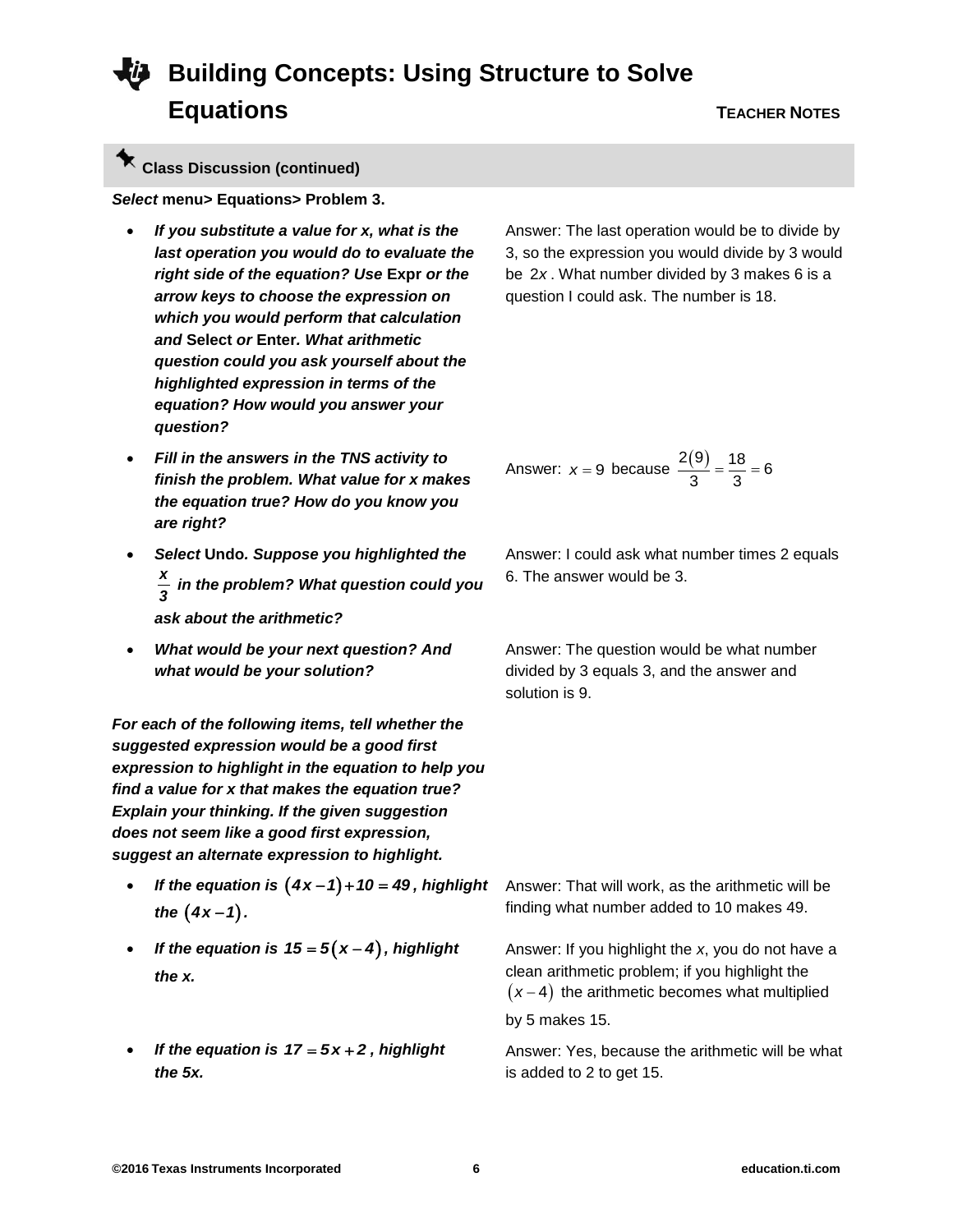**Class Discussion (continued)**

**•** If the equation is  $\frac{1}{2}x + 7 = 21$ , highlight *the 7.*

Answer: If 7 is highlighted, the arithmetic will be what added to  $\frac{1}{2}$ 2 *x* will be 21. Not knowing the value of *x*, it is hard to know what value to add. It will be easier if you highlight the  $\frac{1}{2}$  $\frac{1}{2}$  *x* , and then the arithmetic will be what added to 7 makes 21.

**Reset** *to return to the first equation you solved*.

You found  $x = 19$ . Is this the only value for x *that will make the equation true? How can you tell?*

Answers may vary. If *x* is even a bit larger than 19,  $x + 4$  will be larger than 25, and twice a number larger than 25 will be larger than 50. So no number larger than 19 can make the equation true. The same reasoning will show that no number smaller than 19 will make the equation true. The only value for *x* that makes the equation true is 19. Note that the same kind of reasoning was used in the Lesson *What is an Equation*?

- Li solved the equation  $3(x-9) = 39$  and got *the solution*  $x = 22$ *. Do you agree with Li? Explain why or why not.*
- *Aliana disagreed with Li because she said the solution to the equation*  $2x + 6 = 50$  was *22. What would you say to Aliana? Give an example to support your thinking.*

Answer: Li is correct because

$$
3(22-9) = 39
$$
  
3(13) = 39,  
39 = 39

so 22 makes a true statement.

Answer: Aliana is incorrect because lots of equations can have the same solution. For example,  $x+2 = 24$  and  $2x = 44$  and  $x-1 = 21$ all have the same solution,  $x = 22$ 

**Student Activity Questions—Activity 1**

- **1.** Tammy generated the equation  $29 = 2(x 11) 3$ .
	- a. She reasoned that if she highlighted 2(*x* 11) it would be like figuring out what number **minus 3 is 29. Do you agree or disagree with Tammy? Explain your thinking.** Answer: I agree because it is like  $29 = -3$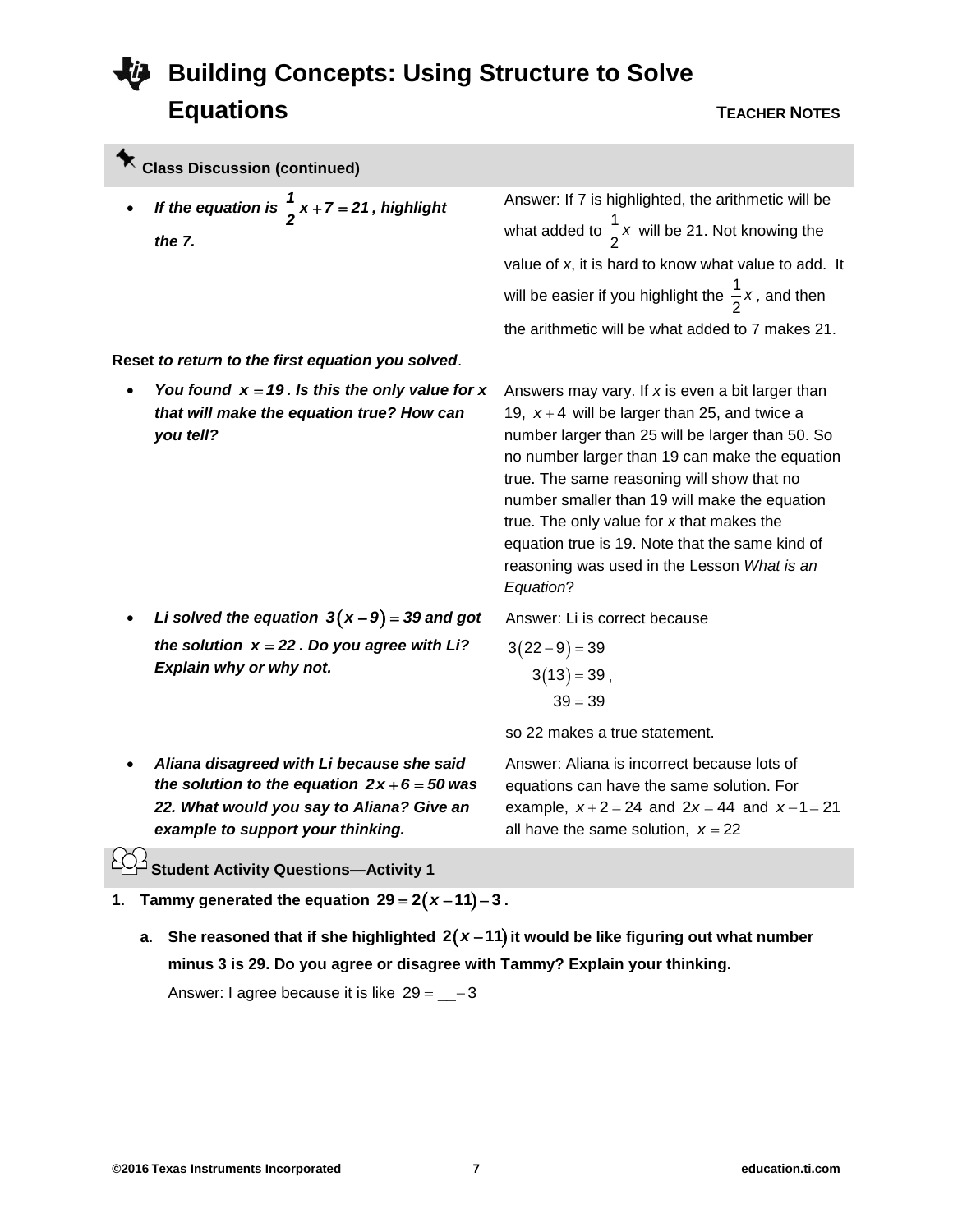**Student Activity Questions—Activity 1 (continued)**

**b. What equation would her reasoning produce? What arithmetic question could she then ask?**

Answers may vary. The equation would be  $2(x-11)$  = 32. The question could be *What number times 2 makes 32?*

c. Tim followed Tammy's advice and ended up with the equation  $x - 11 = 3$ . What would you **say to Tim?**

Answers may vary. Tim made an error. You can't just take a 2 off both sides; one 2 is the units digit in 32 and the other is a factor in the product  $2(x-11)$ ).

**d. Tammy ended up with**  *x* **11 16 . What would you say to Tammy?**

Answer: She is correct because 2(16) = 32 . Then she could see that *x* has to be 27 because you are looking for a number that when you subtract 11 you get 16.

- 2. Suppose you generated the equation  $36 = 4(x-3)+8$ .
	- **a. Think about highlighting different parts of the expression on the right in the equation above. Which helps you think about an easier arithmetic problem?**

Answer: You can highlight the x, the  $x-3$ , the  $(x-3)$  or the  $4(x-3)$ . Highlighting  $4(x-3)$  first makes the arithmetic easiest.

**b. Use the highlight method to find a value for** *x* **that makes the equation true.**

Answer:  $28 = 4(x-3)$ ;  $7 = (x-3)$ ;  $10 = x$ , which is the value that makes the equation true.

**3. Work with a partner. Use** *New* **or** *menu> Equations> New* **to generate four different equations of**  the form  $ax = b$ ;  $ax + b = c$ ;  $\frac{ax}{b} = c$ ; or any of those forms with the constant term on the left **side of the equals sign. Find the value of** *x* **that makes the equation true for each equation. Write down the equations and how you found the value for** *x***. Be ready to share your equations and solutions with the class.**

Answers will vary. For the equation  $40 = \frac{55}{6}$  $=\frac{5x}{2}$  the value that makes the equation true is 48. First equation that I used was  $40 = 5()$  which meant that  $\frac{1}{6}(x) = 8$  which yielded  $x = 48$ 

- **4. Select** *New* **or** *menu> Equations> New* **(Depending on your teacher's instructions, you may want to choose equations of the same form as those in problem 3.).**
	- **a. Find a value for** *x* **that makes the equation true using the highlight method.**

Answers will vary. For the equation  $39 = 6x + 3$  the value for x that makes the equation true is 6.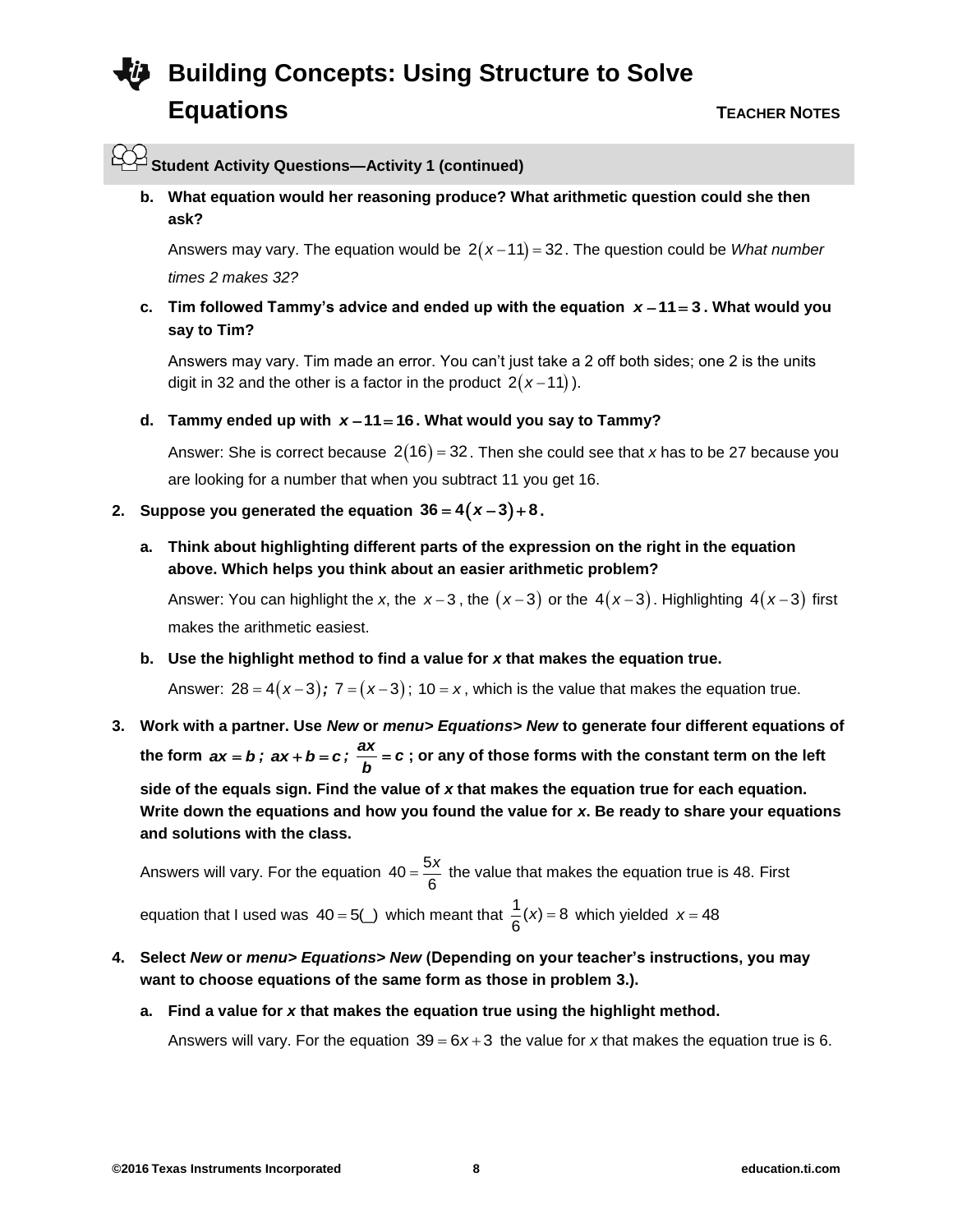

## **Student Activity Questions—Activity 1 (continued)**

**b. Write an explanation for someone who was absent from class explaining how you can use the file to find a value for** *x* **that makes your equation true. Share your explanation with a partner to see if they agree.**

Answers will vary. For the above equation, I highlighted the term 6*x* and asked the question, "what plus 3 makes 39?" that meant that 6*x* had to be 36, and "what multiplied by 6 makes 36?" means that  $x = 6$ . Which is true since  $39 = 6(6) + 3$ .

### **Part 2, Page 1.3**

Focus: Use the "cover up" or highlight method to find solutions to problems in context.



**The questions in this section involve contextual situations in which students relate an equation to the context and find the solution for the equation.**

*Write an equation that fits the story, then find the solution using the highlight method. Check your answer with a partner.*

- *How much did Sammy earn a day as a waiter if he gave \$3 each day to the cook, worked five days a week and took home a total of \$120 a week?*
- *Find the early morning temperature if the temperature had doubled by noon and then dropped 11º to 59º by dinner time.*

**Have students… Look for/Listen for…**

Answer: If *x* is the amount Sammy earned each day, the equation would be  $5(x-3) = 120$ . Sammy earned \$27 a day.

 $\begin{array}{|c|c|c|c|c|}\n\hline\n1.1 & 1.2 & 1.3\n\end{array}$ 

 ${\sf New}$ 

Using Struct...ons

 $2(y+6) = 50$ 

Answer: If *x* is the early morning temperature, the equation would be  $2x-11=59$ . The early morning temperature was 35º.

**Student Activity Question—Activity 2**

**1. Generate a new equation. Write a story for your equation. Then exchange your story with a partner and solve each other's stories.**

Answers will vary. For the equation  $42 = 12 + 10(x - 1)$  the story could be "Teagan spent \$42 on his school pictures. The first sheet cost 12 dollars and every sheet after was \$10, how sheets of pictures did he buy?"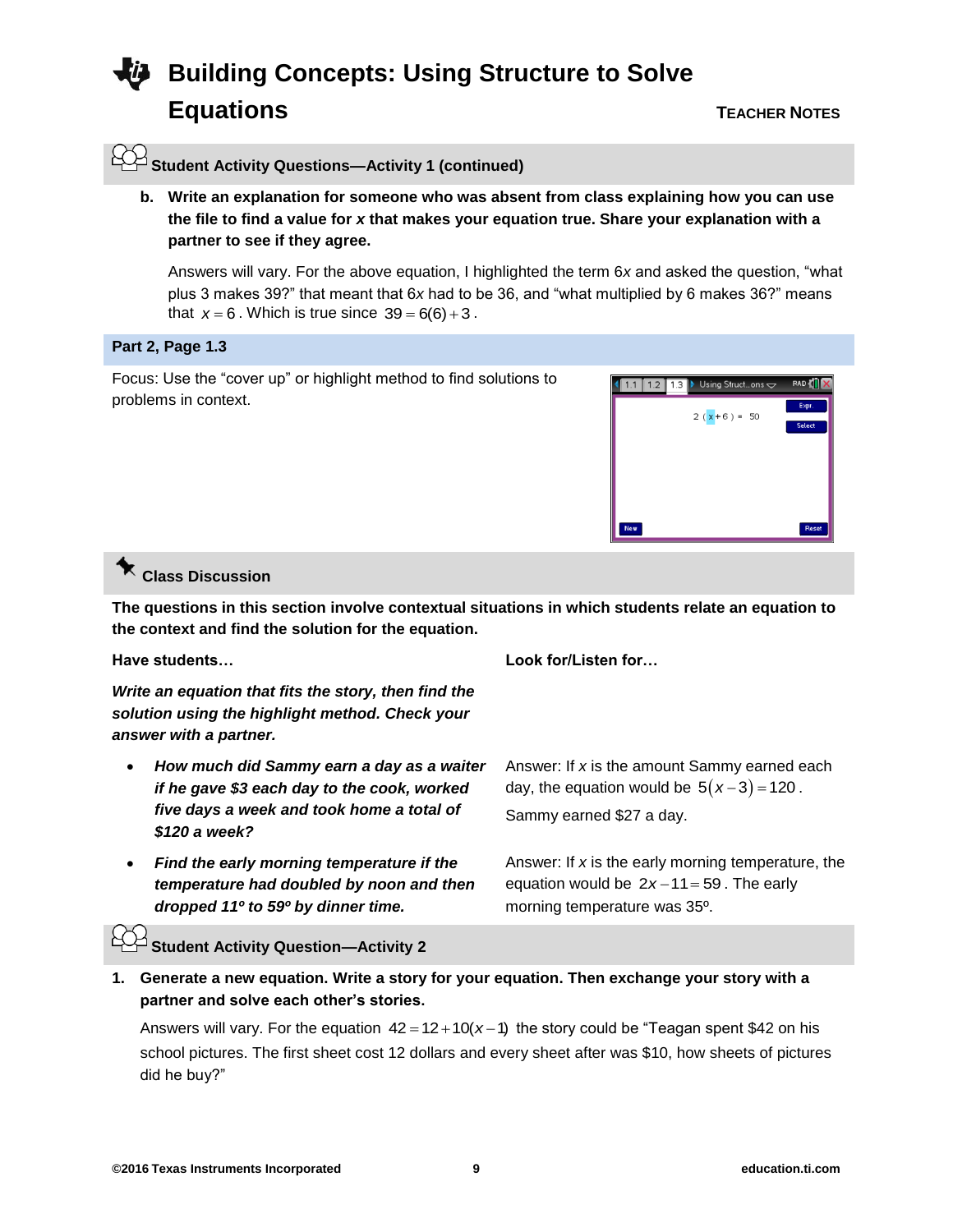### **Part 3, Page 1.5**

Focus: Use the arithmetic structure of an expression to find a solution to an equation that can be converted to the form  $ax = b$ ,  $a + x = b$ , or  $ax + b = c$ , where  $a, b$ , and  $c$  are rational numbers.

Page 1.5 functions in the same way as page 1.3, with a set of common equations in **menu> Equations**. The equations involve positive and negative numbers.



### **Class Discussion**

*Remember the rules for finding the sums and products of negative numbers.*

- *What would you highlight in the equation on page 1.5? What question would this lead to about the arithmetic?*
- *Highlight and Select the next subexpression. What question about the arithmetic would you have?*

### *Use* **menu> Equations> Problem 2***.*

 *Describe what you can highlight to find the solution.*

### **Have students… Look for/Listen for…**

Answer:  $(x-5)$  so the question would be what number times  $-3$  is a positive 27. The answer would be  $-9$ .

Answer: What can you take 5 from to get  $-9$ ? The answer would be  $-4$ .

Answers may vary. One approach is to highlight  $-1(x-5)$  to consider what you divide by 3 to get -11. The answer would be -33. Then highlight the  $x - 5$ , and the question would be what times  $-1$  will be  $-33$ , and the answer is 33. Highlighting *x* leads to what number minus 5 leads to 33, and the answer and solution to the equation is 38.

**Explain why your solution is correct.** Answer: 38 is correct because

$$
\frac{-1(38-5)}{3} = -\frac{33}{3} = -11.
$$

*Select* **menu> Equations> Problem 3***.*

 *Stu highlighted the x 5 first. Do you think this is a good thing to highlight first? Why or why not?*

Answer: If you highlight the  $(x-5)$  there are too many arithmetic questions left; like dividing by 3 and figuring out how to get  $-11$ . It will be hard to tell without a lot of thinking what you need to get when dividing.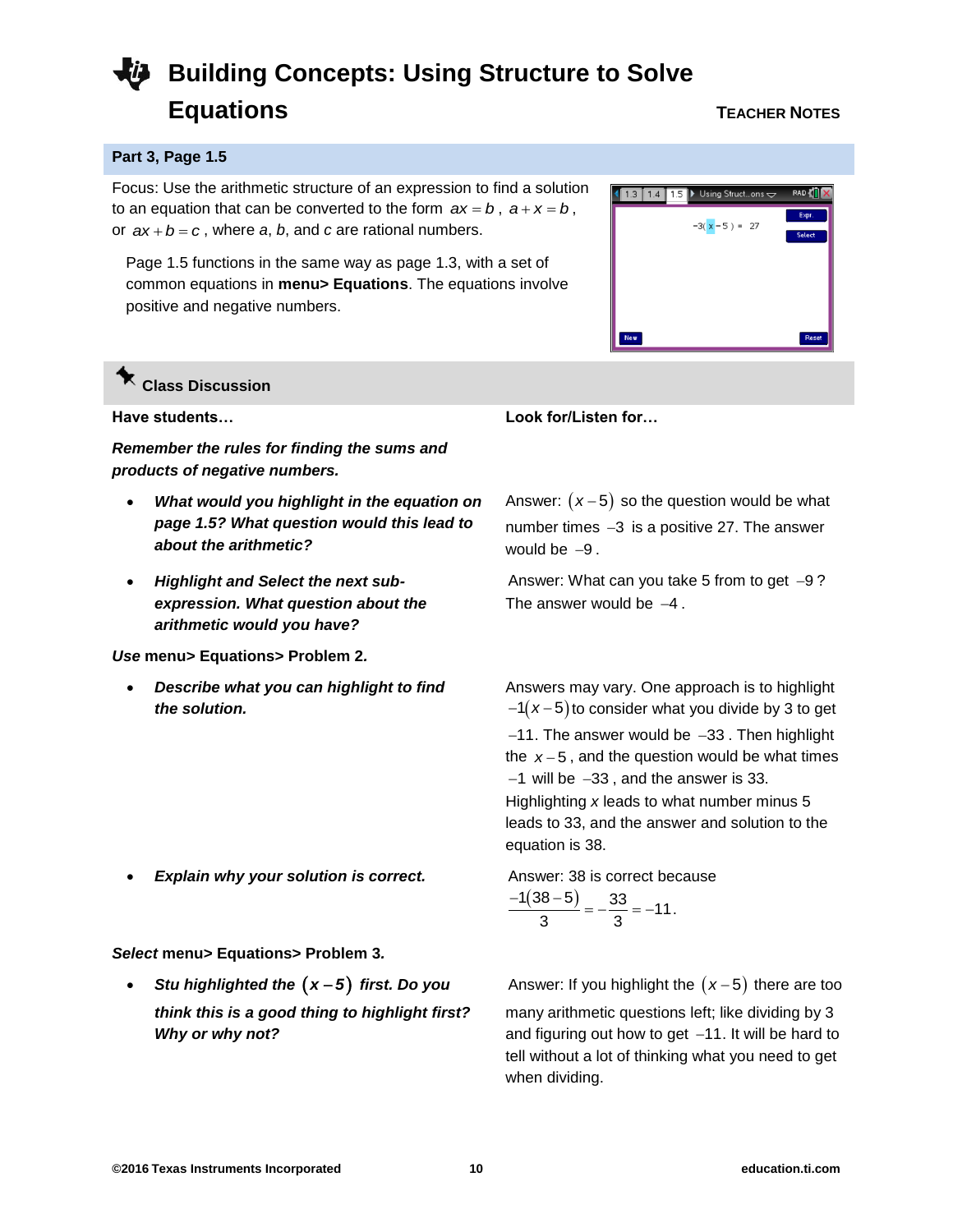| * Class Discussion (continued) |  |  |
|--------------------------------|--|--|
|                                |  |  |

- *What would you suggest as a good expression to highlight? Why?* Answer: Highlight  $3(x-5)$  then you can ask what number do you need so that when you add  $28$ , you get  $-11$ . It would be  $-39$ . *Continue to highlight parts of the expression until you find the solution.* Answer:  $x = 18$  *What operations will you perform with* 
	- *positive and negative numbers if you check the value you found for x?*

Answer: Adding a positive and negative number and multiplying a positive and negative number.



**Teacher Tip:** The following sorting task is intended to engage students in thinking more generally about the process of solving an equation with a variable on one side.

- **1. Use** *New* **or** *menu> Equations> New* **to generate six equations.**
	- **a. Write down each equation and its solution. Work with a partner to separate the twelve equations you have into two to four groups according to some criteria that makes sense to you. Generate two more equations and see in which of your groups they could be placed. Be ready to share your thinking with the class.**

Answers will vary. For example, one grouping might be where all of the numbers are even vs all odd vs a mix of even and odd:

| All Even      | All Odd                 | Mix of Even and Odd     |
|---------------|-------------------------|-------------------------|
| $2x-6=2$      | $9(x+7)=9$              | $-26 = 2(x-5)+8$        |
| $78 = 8x - 2$ | $5(x-1) = -45$          | $-7 = 5(x-1)+8$         |
| $6x-8=-2$     | $\frac{3(x-9)}{7} = -3$ | $5x - 5 = 30$           |
|               | $9 = 9(x+5)$            | $-11=\frac{2(x-6)}{3}$  |
|               |                         | $-7 = \frac{(x+6)}{10}$ |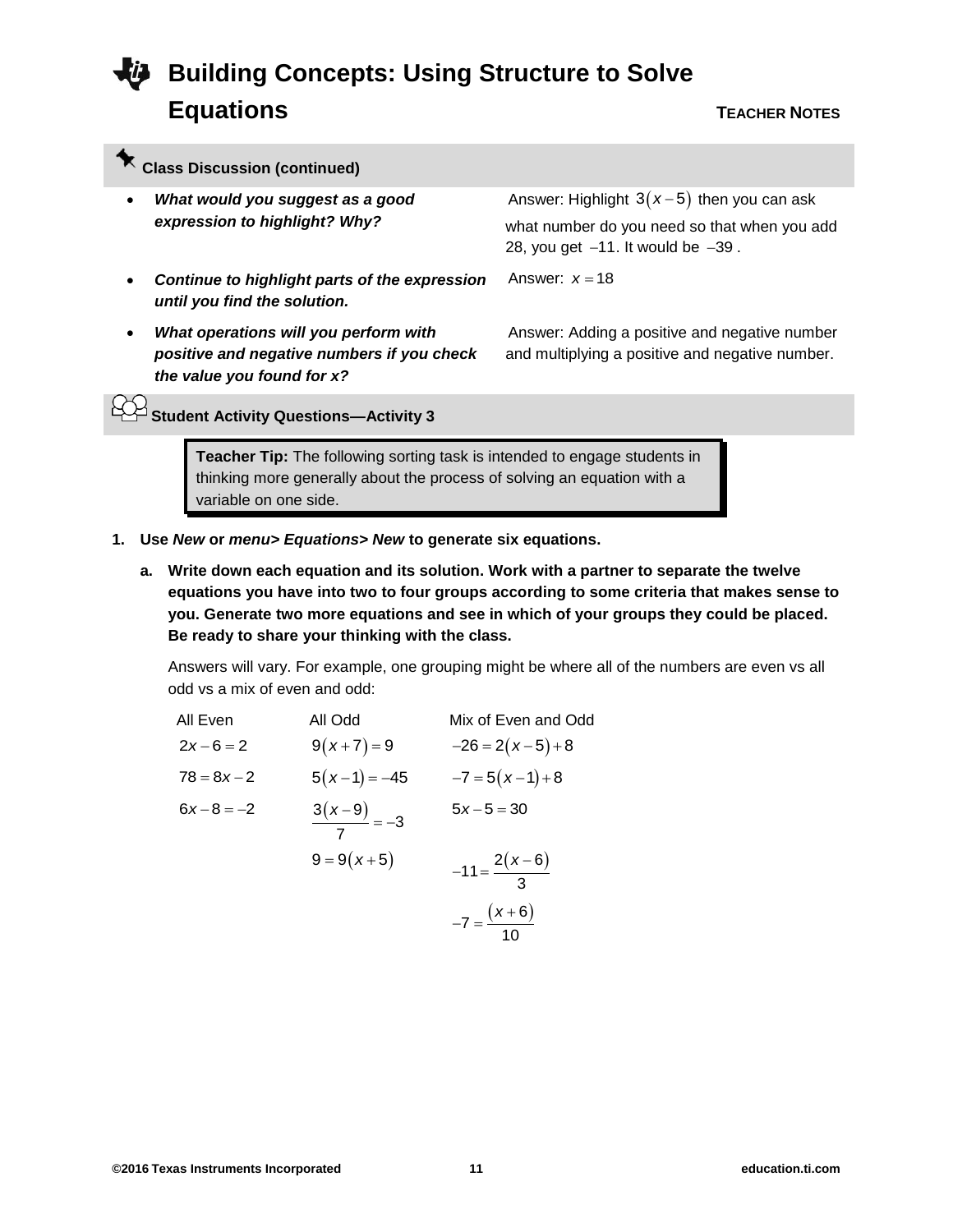## **Student Activity Questions—Activity 3 (continued)**

Another example, grouping by forms  $ax + b = c$ ,  $a(x + b) = c$  and  $a(x + b) + c = d$ , might give:

| Group 1:      | Group 2                 | Group 3          |
|---------------|-------------------------|------------------|
| $2x-6=2$      | $9 = 9(x+5)$            | $-26 = 2(x-5)+8$ |
| $78 = 8x - 2$ | $5(x-1) = -45$          | $-7 = 5(x-1)+8$  |
| $5x - 5 = 30$ | $\frac{3(x-9)}{7} = -3$ |                  |
| $6x-8=-2$     | $-7 = \frac{(x+6)}{10}$ |                  |
|               | $9(x+7)=9$              |                  |
|               | $-11=\frac{2(x-6)}{3}$  |                  |

Others might group those that had fractions separately. Some might group by those that have a negative number on one side of the equal sign vs those that have a positive number on one side.

### **b. Do you notice anything about the equations in any of your groups? About their solutions?**

Answers will vary. Some might notice that if all of the numbers are even you can divide all of them by 2 and have a simpler equation to solve. Some might notice that having a common factor in general allows you to divide by that factor and make all of the values smaller numbers.

## **Deeper Dive**

### *Can you solve the following equations using the highlight method? Why or why not?*

| • $5(3x+1)-11=39$        | Answer: Highlight $\frac{5(3x+1)}{x}$ to have                                                                                                        |
|--------------------------|------------------------------------------------------------------------------------------------------------------------------------------------------|
|                          | $(5(3x+1))-11=39$ , so $(5(3x+1))$ equals 50.                                                                                                        |
|                          | Then highlight $\frac{5(3x+1)}{2} = 50$ so $\frac{(3x+1)}{2} = 10$                                                                                   |
|                          | Highlight $(3x)$ +1 = 10, so $3x$ = 9 and $x$ = 3.                                                                                                   |
| $\bullet$<br>$2x+3=4x-5$ | Answer: This one will be difficult to solve using<br>the highlight method because nothing that you<br>can highlight will make the arithmetic easier. |
| • $5(x-4)+3(x-4)=8$      | Answer: Yes, if you highlight the $(x-4)$ , you can                                                                                                  |
|                          | see that you have $8(x-4)$ has to be 8, so the                                                                                                       |
|                          | $(x-4)$ has to be 1. From here you can figure                                                                                                        |

out the value for *x* that will make the equation true.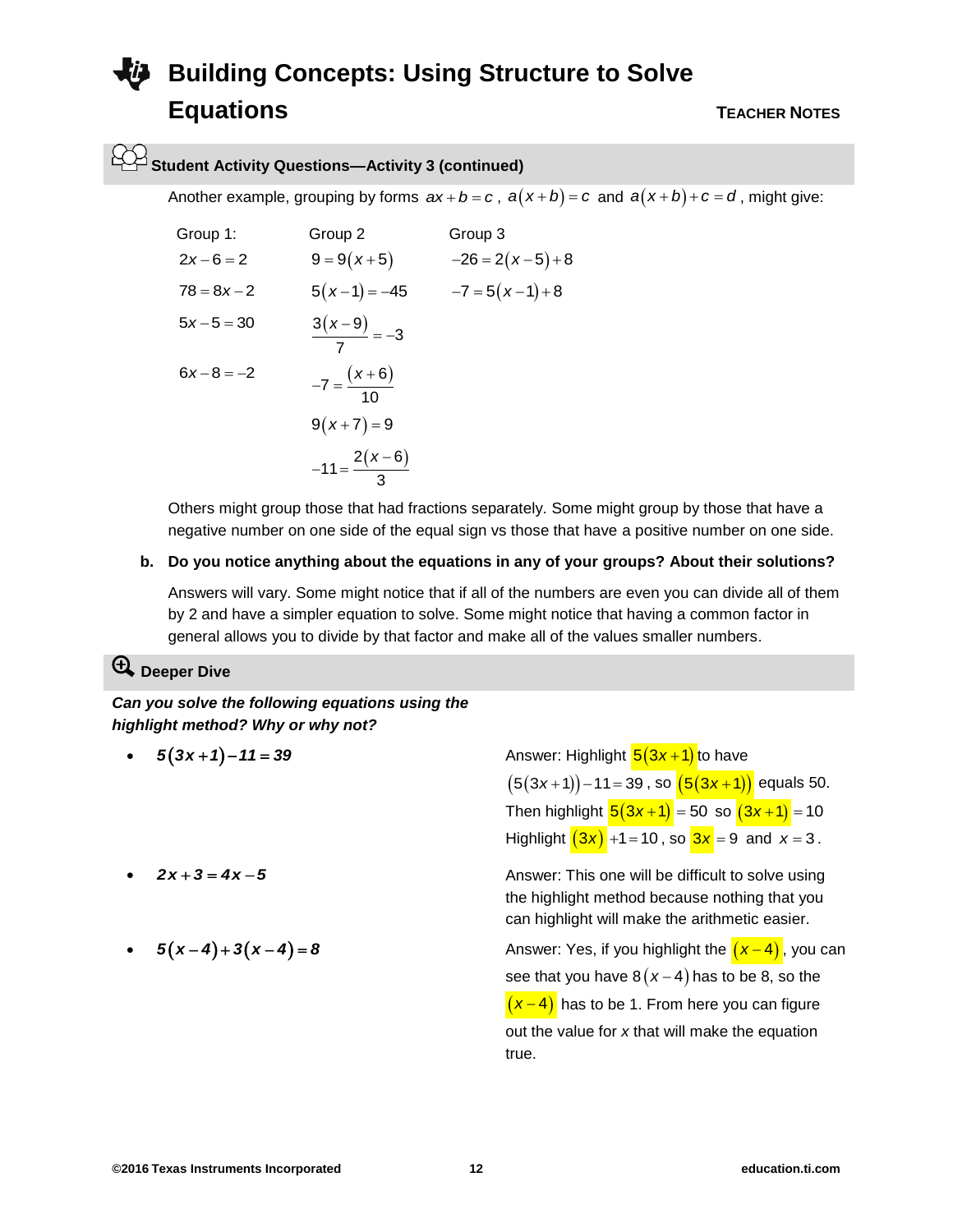## **Deeper Dive (continued)**

•  $2x + 3x + 5 = 2x + 17$ 

Answer: If you highlight the 2*x* on both sides,  $2x + 3x + 5 = 2x + 17$ , you can tell that 3x in 3x+5 = 17 has to equal 17, then highlight the <mark>3x</mark> in  $3x+5=17$  to figure out that  $3x=12$ , then  $x = 4$ .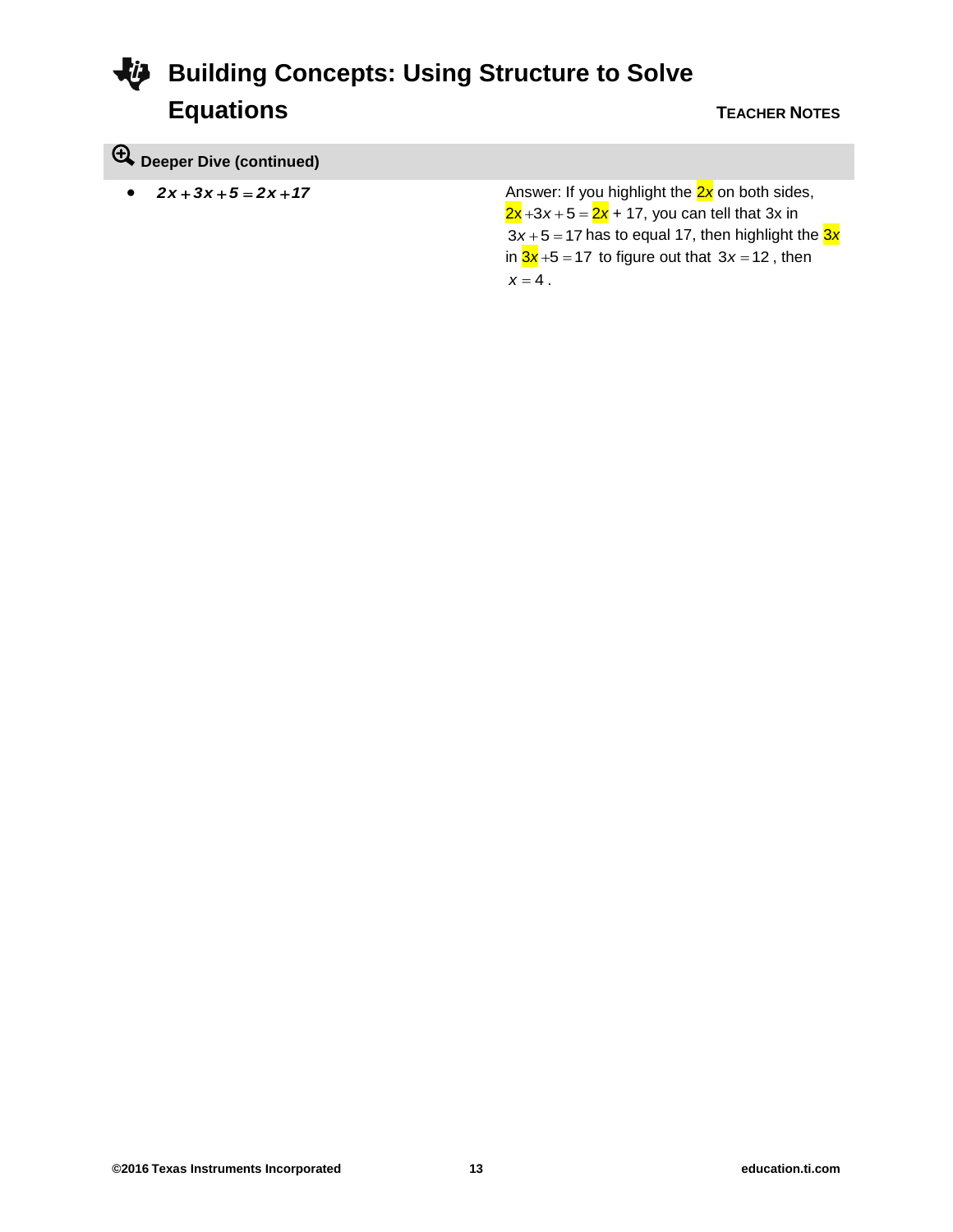#### **Sample Assessment Items**

After completing the lesson, students should be able to answer the following types of questions. If students understand the concepts involved in the lesson, they should be able to answer the following questions without using the TNS activity.

- 1. Which of the following equations has the same solution as the equation  $2x + 6 = 32$ ?
	- a.  $2x = 38$
	- b.  $2x = 26$
	- c.  $x+6=16$
	- d.  $2(x-3)=16$
	- e.  $2(x+3)=32$

Adapted from NAEP 2009, Grade 8 Question ID: 2009-8M10 #1 M142001

### *Answer: b. 2x* = 26 and e. 2(x+3) = 32

2. Which of the following is double the solution for  $18 = \left(\frac{2}{3}\right)x$ ?

a. 9 b. 24 c. 2 d. 54

#### *Answer: d. 54*

3. Which of the following equations will have the largest number as a solution?

a.  $1.5x = 30$ b.  $x + 1.5 = 30$ c.  $0.5x = 30$ d.  $x - 1.5 = 30$ 

### *Answer: c. 0.5x 30*

4. Sophie is helping her band collect money to fund a field trip. The band decided to sell boxes of chocolate bars. Each bar sells for \$1, and each box contains 30 bars. The band collected \$1530 from chocolate bar sales. How many boxes did they sell?

Adapted from Illustrative Mathematics 6 EE Chocolate Bar Sales

### *Answer: 51 boxes*

5. Stephanie bought a package of pencils for \$1.75 and some erasers that cost \$0.25 each. She paid a total of \$4.25 for these items, before tax. Exactly, how many erasers did Stephanie buy?

PARRC released item VF823888

### *Answer: 10 erasers*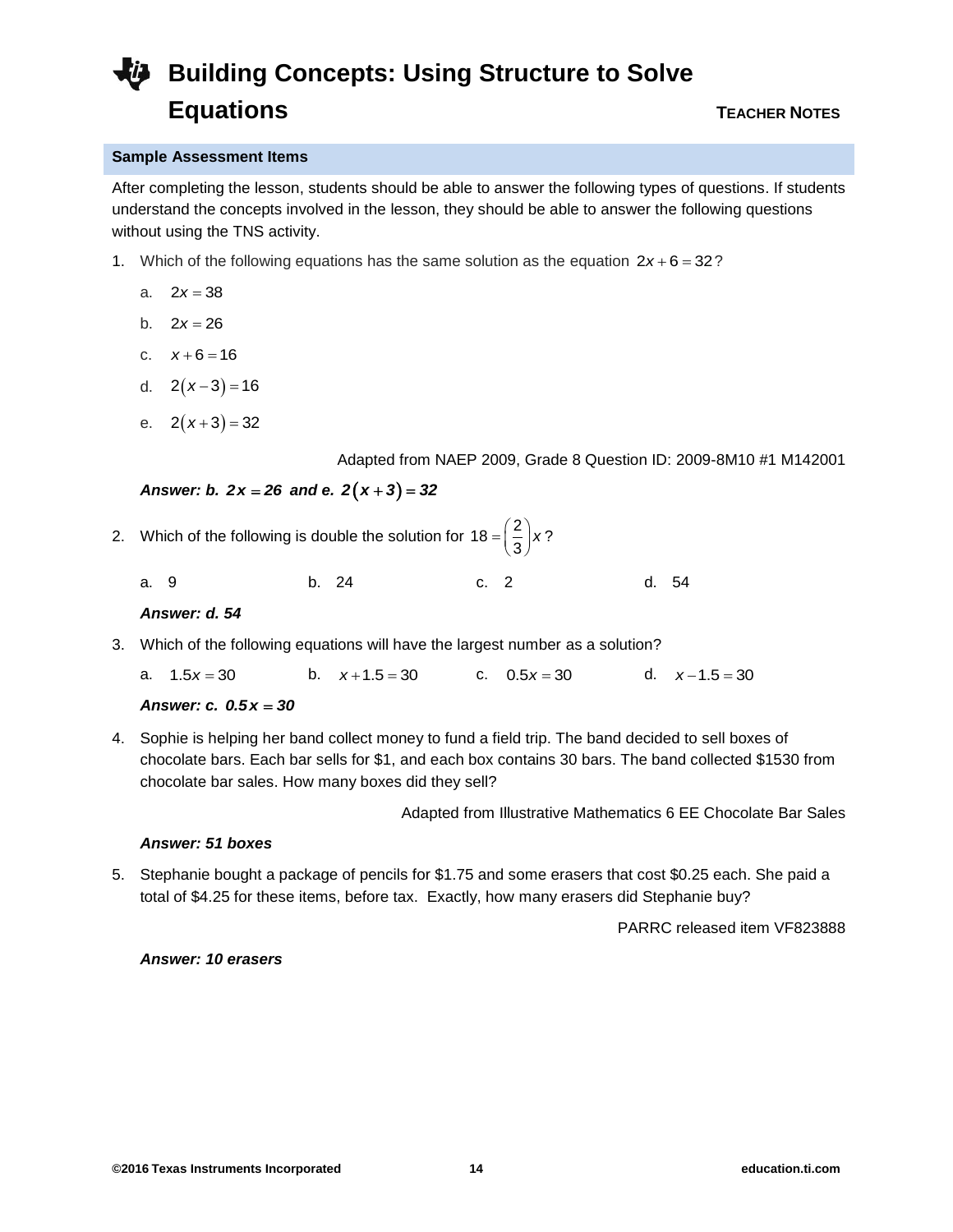6. The solution to the equation  $-3x - 29 = -5$  will also be a solution to which of the following equations?

a.  $3x = -24$ 

- b.  $-3x = -24$
- c.  $3x-30 = -6$
- d.  $-3x-30 = -6$

```
Answer: a. 3x = -24 and d. -3x - 30 = -6
```
7. Tom spent \$14.50 bowling. He rented shoes for \$2.50 and bowled 3 games. How much did it cost to bowl one game, if each game cost the same amount?

### *Answer: \$4.00*

- 8. Mark spent \$30 for 4 sandwiches and 4 bottles of water. Each sandwich cost the same, and a bottle of water cost \$2. The equation  $4(x+2)$  = 30 can be used to model what Mark spent.
	- a. Mark solved the equation as follows:

$$
4(x+2) = 30
$$
  

$$
4x+2 = 30
$$
  

$$
4x = 28
$$
  

$$
x = 7
$$

so each sandwich cost \$7.

Did Mark solve the equation correctly? If so, justify each step of his work. If not, describe his error and explain what he should have done.

*Answer: Mark did not solve the equation correctly because he should have considered what number times 4 will be 30. Or he should have distributed the 4 to both the x and the 2 to begin the problem.*

b. Solve the equation.

*Answer:*  $4(x+2) = 30$ ; so  $x+2 = 7.5$ , so  $x = 5.5$ . Each sandwich cost \$5.50.

- 9. A student usually saves \$20 a month. He wants to save \$372 in a year. He writes the equation  $12(20+x) = 372$  to determine the additional amount he must save to reach his goal.
	- a. Solve the equation.

### Answer:  $x = $11$

b. Explain what the value for *x* represents in the context of the problem.

### *Answer: He needs to save \$11 more each month or a total of \$31 to reach his goal.*

Questions 7–9 adapted from PARCC

https://prc.parcconline.org/system/files/7th%20grade%20Math%20-%20PBA%20-%20Item%20Set.pdf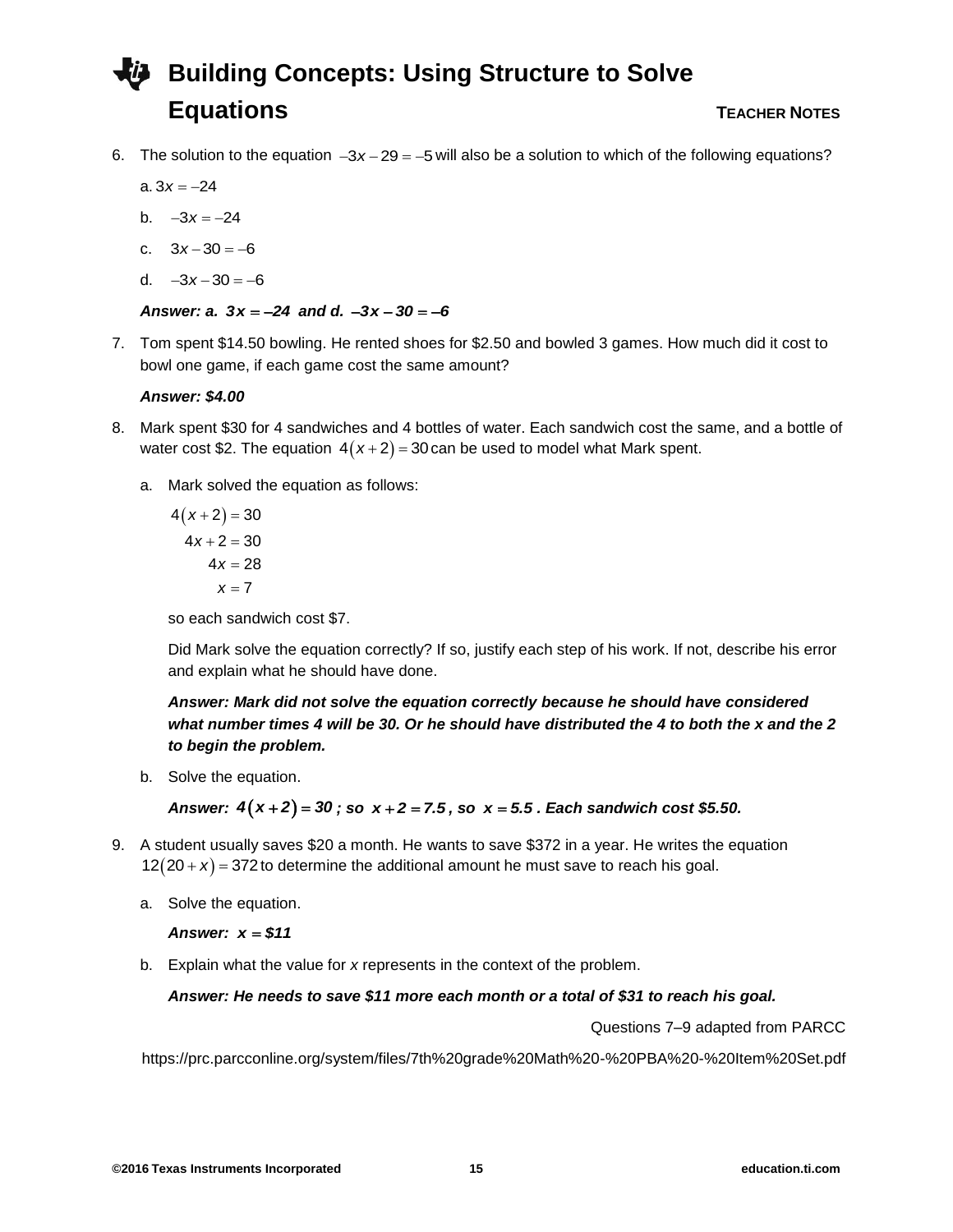10. Entry to the fairgrounds is \$4.50. Each ticket for a ride is \$0.50.

- a. If Heidi spent \$12, write an equation showing how many tickets she bought. Answer:  $12 = 4.50 + 0.5t$ , where t is the number of tickets Heidi bought.
- b. Solve your equation.

*Answer: 7.50 .5t , t 15 . Heidi bought 15 tickets.*

11. Sheldon solves the equation  $\left(\frac{1}{2}\right)(x+6=7)$ .

a. Identify each incorrect step she makes.

1. 
$$
\left(\frac{1}{2}\right)x+6=7
$$
  
2. 
$$
\left(\frac{1}{2}\right)x=7+6
$$
  
3. 
$$
\left(\frac{1}{2}\right)x=13
$$

$$
4. \quad x = \frac{13}{2}
$$

$$
5. \quad x = 6\frac{1}{2}
$$

*Answer: Step 1 is wrong because you need to think 1*  $\frac{1}{2}$  of what makes 7 or distribute the  $\frac{1}{2}$  $\frac{1}{2}$ ; *the answer is not 13. Step 2 is wrong because you have to think what added to 6 makes 7; the answer is 1 not 13. Step 4 is wrong because you have to think*  $\frac{1}{2}$ *2 of what is 13 and the answer is 26.*

b. Solve the equation.

*Answer: x 8*

Questions 10 and 11 Adapted from http://www.smarterbalanced.org/wpcontent/uploads/2015/11/G7\_Practice\_Test\_Scoring\_Guide\_Math.pdf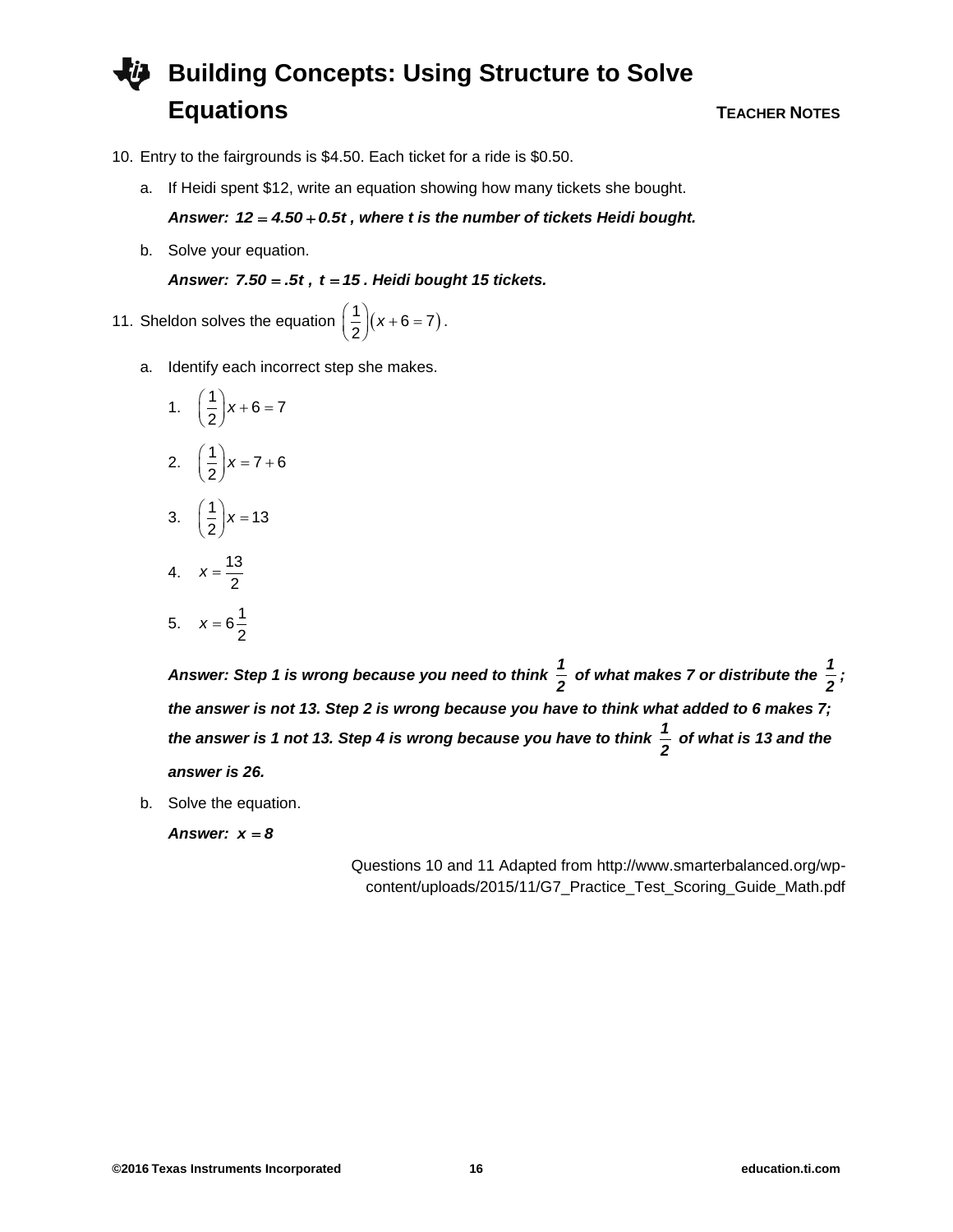## **Student Activity Solutions**

In these activities you will use arithmetic structure to find solutions to equations that can be converted to the form  $ax = b$  or  $x + a = c$ . After completing the activities, discuss and/or present your findings to the rest of the class.

## **Activity 1 [Page 1.3]**

- 1. Tammy generated the equation  $29 = 2(x-11)-3$ .
	- a. She reasoned that if she highlighted 2(x-11) it would be like figuring out what number minus 3 is 29. Do you agree or disagree with Tammy? Explain your thinking. *Answer: I agree because it is like 29 \_\_ 3*
	- b. What equation would her reasoning produce? What arithmetic question could she then ask? Answers may vary. The equation would be  $2(x-11) = 32$ . The question could be What number *times 2 makes 32?*
	- c. Tim followed Tammy's advice and ended up with the equation  $x 11 = 3$ . What would you say to Tim?

*Answers may vary. Tim made an error. You can't just take a 2 off both sides; one 2 is the units digit in 32 and the other is a factor in the product*  $2(x-11)$ *.* 

d. Tammy ended up with  $x-11=16$ . What would you say to Tammy?

Answer: She is correct because 2(16) = 32. Then she could see that x has to be 27 because you *are looking for a number that when you subtract 11 you get 16.*

- 2. Suppose you generated the equation  $36 = 4(x-3)+8$ .
	- a. Think about highlighting different parts of the expression on the right in the equation above. Which helps you think about an easier arithmetic problem?

Answer: You can highlight the x, the  $x - 3$ , the  $(x - 3)$  or the  $4(x - 3)$ . Highlighting  $4(x - 3)$  first *makes the arithmetic easiest.* 

b. Use the highlight method to find a value for *x* that makes the equation true.

Answer:  $28 = 4(x-3)$ ;  $7 = (x-3)$ ;  $10 = x$ , which is the value that makes the equation true.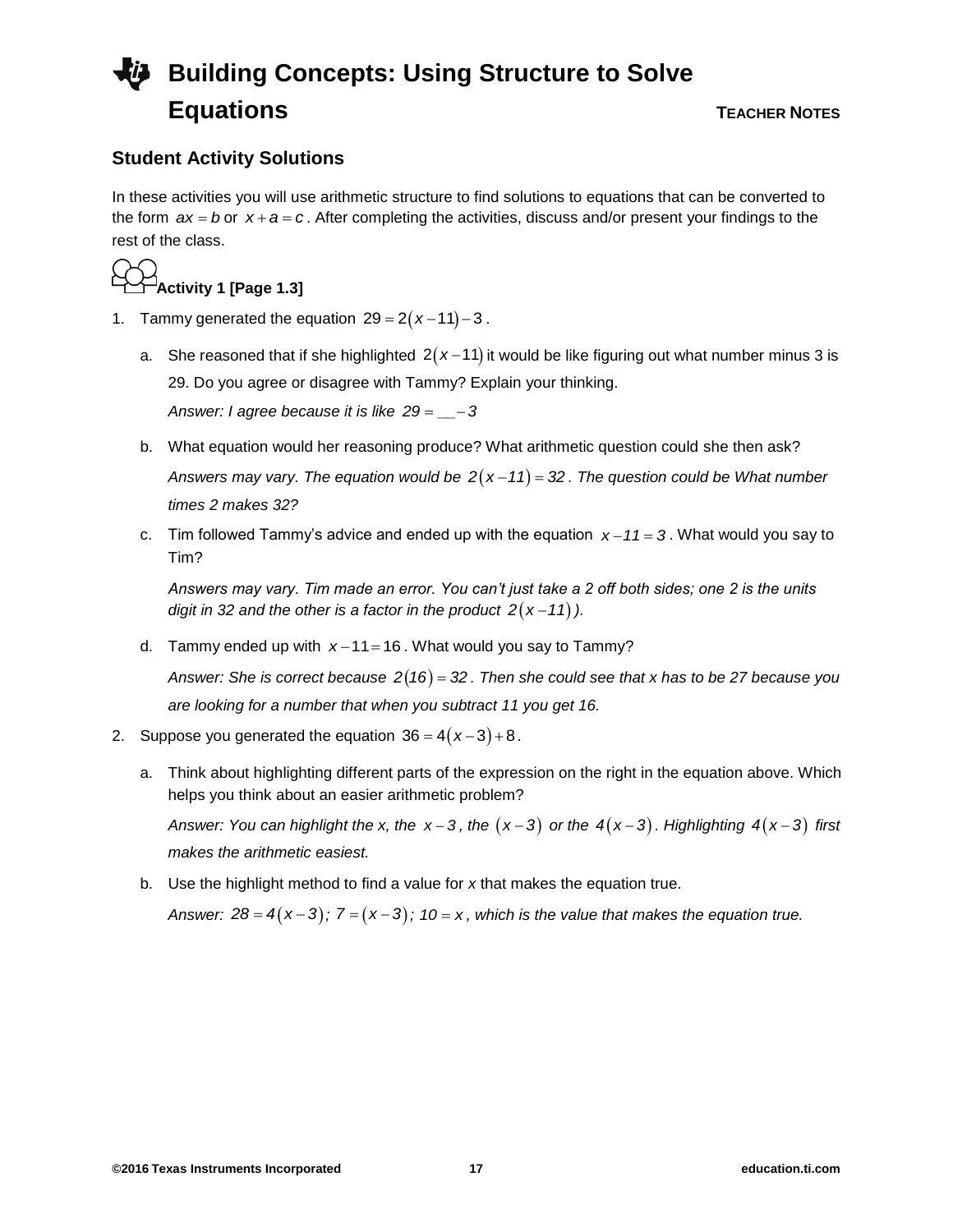3. Work with a partner. Use **New** or **menu> Equations> New** to generate four different equations of the form  $ax = b$ ;  $ax + b = c$ ;  $\frac{ax}{b} = c$ ; or any of those forms with the constant term on the left side of the

equals sign. Find the value of *x* that makes the equation true for each equation. Write down the equations and how you found the value for *x*. Be ready to share your equations and solutions with the class.

Answers will vary. For the equation  $40 = \frac{55}{6}$  $=\frac{5x}{2}$  the value that makes the equation true is 48. First equation that I used was  $40 = 5($  *which meant that*  $\frac{1}{6}(x) = 8$  which yielded  $x = 48$ 

- 4. Select **New** or **menu> Equations> New** (Depending on your teacher's instructions, you may want to choose equations of the same form as those in problem 3.)
	- a. Find a value for *x* that makes the equation true using the highlight method.
	- b. Write an explanation for someone who was absent from class explaining how you can use the file to find a value for *x* that makes your equation true. Share your explanation with a partner to see if they agree.

*Answers will vary. For the above equation, I highlighted the term 6x and asked the question, "what plus 3 makes 39?" that meant that 6x had to be 36, and "what multiplied by 6 makes 36?" means that*  $x = 6$ . *Which is true since*  $39 = 6(6) + 3$ .

## **Activity 2 [Page 1.3]**

1. Generate a new equation. Write a story for your equation. Then exchange your story with a partner and solve each other's stories.

Answers will vary. For the equation  $42 = 12 + 10(x - 1)$  the story could be "Teagan spent \$42 on his *school pictures. The first sheet cost 12 dollars and every sheet after was \$10, how sheets of pictures did he buy?"*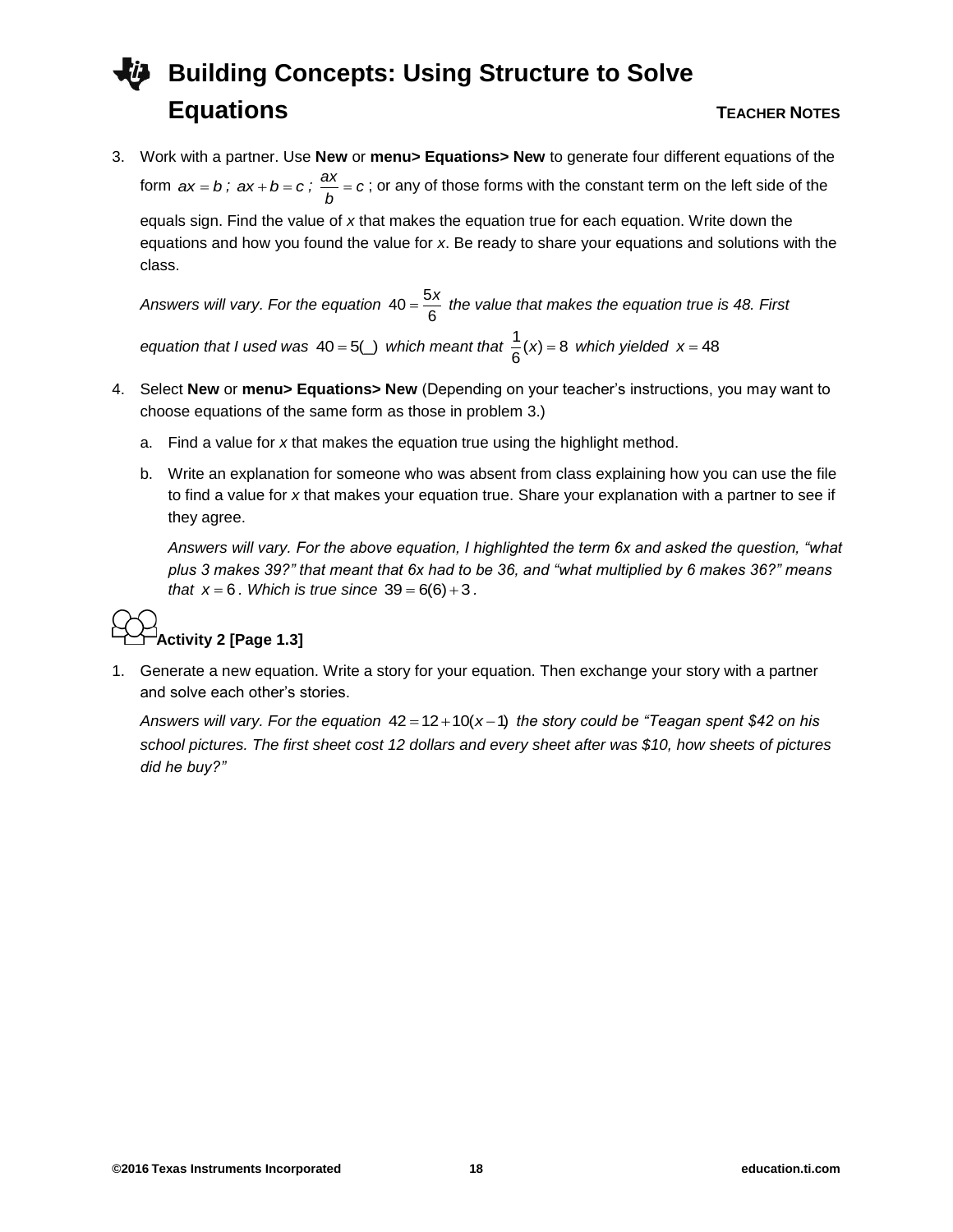# **Activity 3 [Page 1.5]**

- 1. Use **New** or **menu> Equations> New** to generate six equations.
	- a. Write down each equation and its solution. Work with a partner to separate the twelve equations you have into two to four groups according to some criteria that makes sense to you. Generate two more equations and see in which of your groups they could be placed. Be ready to share your thinking with the class.

*Answers will vary. For example, one grouping might be where all of the numbers are even vs all odd vs a mix of even and odd:*

| All Even                  | All Odd                    | Mix of Even and Odd  |
|---------------------------|----------------------------|----------------------|
| $2x - 6 = 2$              | $9(x + 7) = 9$             | $-26 = 2(x - 5) + 8$ |
| $78 = 8x - 2$             | $5(x - 1) = -45$           | $-7 = 5(x - 1) + 8$  |
| $6x - 8 = -2$             | $\frac{3(x - 9)}{7} = -3$  | $5x - 5 = 30$        |
| $9 = 9(x + 5)$            | $-11 = \frac{2(x - 6)}{3}$ |                      |
| $-7 = \frac{(x + 6)}{10}$ |                            |                      |

*Another example, grouping by forms*  $ax + b = c$ *,*  $a(x + b) = c$  *and*  $a(x + b) + c = d$ *, might give:* 

| Group 1:      | Group 2                 | Group 3          |
|---------------|-------------------------|------------------|
| $2x-6=2$      | $9 = 9(x+5)$            | $-26 = 2(x-5)+8$ |
| $78 = 8x - 2$ | $5(x-1) = -45$          | $-7 = 5(x-1)+8$  |
| $5x - 5 = 30$ | $\frac{3(x-9)}{7} = -3$ |                  |
| $6x - 8 = -2$ | $-7 = \frac{(x+6)}{10}$ |                  |
|               | $9(x+7) = 9$            |                  |
|               | $-11=\frac{2(x-6)}{3}$  |                  |

*Others might group those that had fractions separately. Some might group by those that have a negative number on one side of the equal sign vs those that have a positive number on one side.*